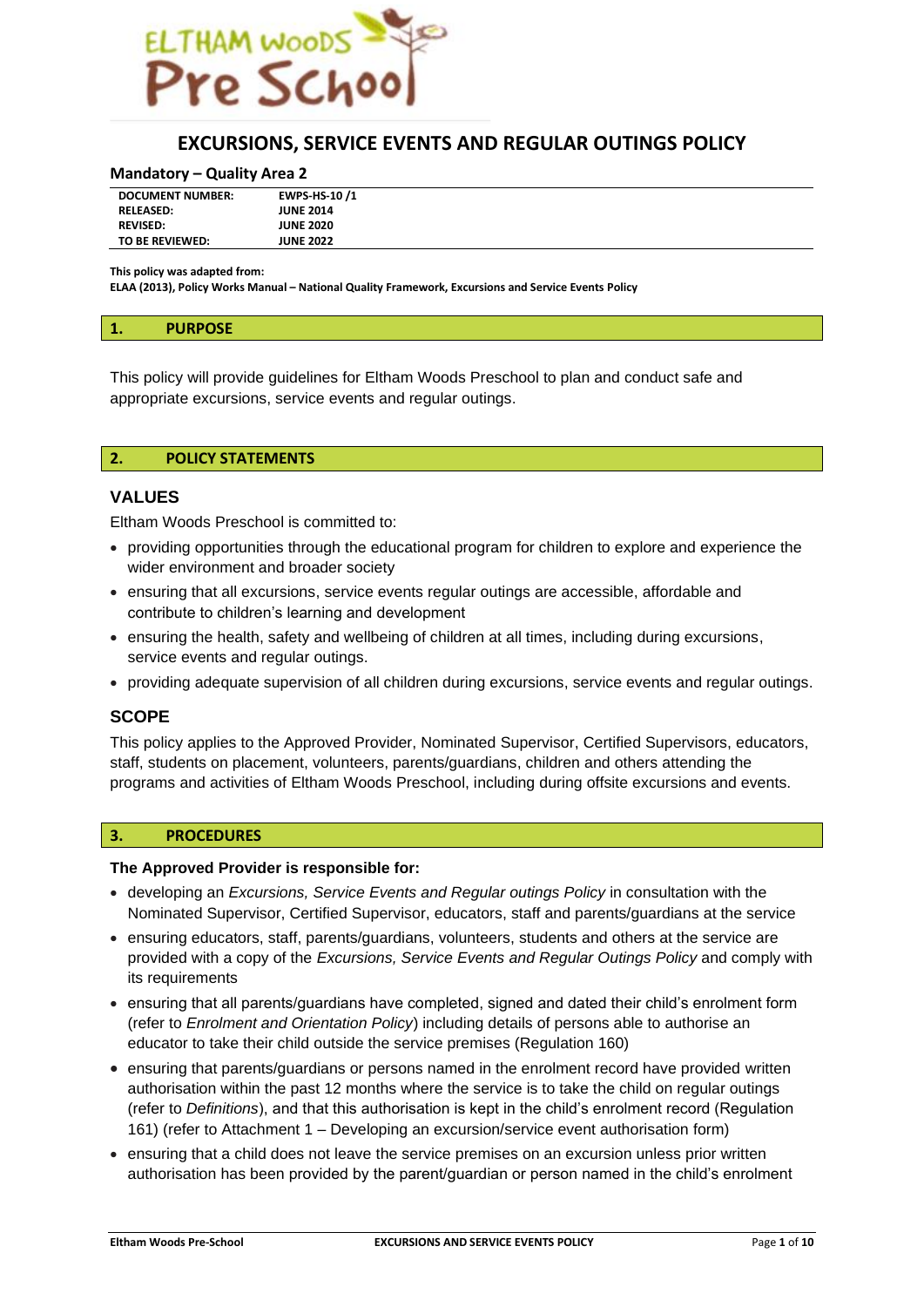record, and that the authorisation includes all details required under Regulation 102(4) (refer to Attachment 1 – Developing an excursion/service event authorisation form)

- ensuring that the number of children attending an excursion does not exceed the number for which service approval has been granted on that day
- ensuring that children are adequately supervised (refer to *Definitions*) at all times
- ensuring that educator-to-child ratios are maintained at all times, including during excursions and service events (Regulations 123, 355, 357, 360)
- ensuring only educators who are working directly with children are included in educator-to-child ratios
- ensuring that parents/guardians, volunteers, students and all adults participating in an excursion are adequately supervised at all times and are not left with sole supervision of individual children or groups of children (refer to *Participation of Volunteers and Students Policy*)
- ensuring that a risk assessment (refer to *Definitions*) is carried out for an excursion (in accordance with Regulation 101) before authorisation is sought from parents/guardians (Regulation 100)
- ensuring the risk assessment (refer to *Definitions*) identifies and assesses the risks, specifies how these will be managed and/or minimised, and includes all details required by Regulation 101 (refer to ACECQA's sample Excursion Risk Management Plan at [http://acecqa.gov.au/storage/Excursion%20risk%20management%20plan.pdf\)](http://acecqa.gov.au/storage/Excursion%20risk%20management%20plan.pdf)
- ensuring that excursions and service events are based on the educational program and meet the needs and interests of children and families at the service (refer to *Curriculum Development Policy*)
- ensuring that there is a clear purpose and educational value to each excursion or service event, and that this is communicated to parents/guardians
- considering the financial ability of families before deciding on an excursion/service event that would require an additional charge. Events that can be planned ahead of time should be included as an expenditure item in the service's budget and, as a result, will not incur additional charges (refer to *Fees Policy*)
- ensuring that proposed excursions/service events are inclusive of all children regardless of their abilities, additional needs or medical conditions (refer to *Inclusion and Equity Policy*, *Dealing with Medical Conditions Policy*, *Asthma Policy*, *Anaphylaxis Policy*, *Diabetes Policy* and *Epilepsy Policy*)
- ensuring strategies are in place to provide an accurate attendance record (refer to *Definitions*) for children attending an excursion, and for children remaining at the service while an excursion is happening
- ensuring that there is an accurate list of all adults participating in an excursion, including parents/guardians, volunteers and students, with contact details for each individual
- ensuring that each child's personal medication and current medical management plan is taken on excursions and other offsite activities (refer to *Dealing with Medical Conditions Policy*, *Asthma Policy*, *Anaphylaxis Policy*, *Diabetes Policy* and *Epilepsy Policy*)
- providing and maintaining a portable first aid kit that can be taken on excursions and other offsite activities
- providing portable first aid kits that contain the required medication for dealing with medical conditions
- providing a mobile phone to enable contact with parents/guardians and emergency services in the event of an incident, injury, trauma or illness (Regulation 98)
- ensuring emergency contact details for each child and the contact details of their medical practitioner are taken on excursions for notification in the event of an incident, injury, trauma or illness.

## **The Nominated Supervisor is responsible for:**

• developing an *Excursions and Service Events Policy* in consultation with the Approved Provider, Certified Supervisor, educators, staff and parents/guardians at the service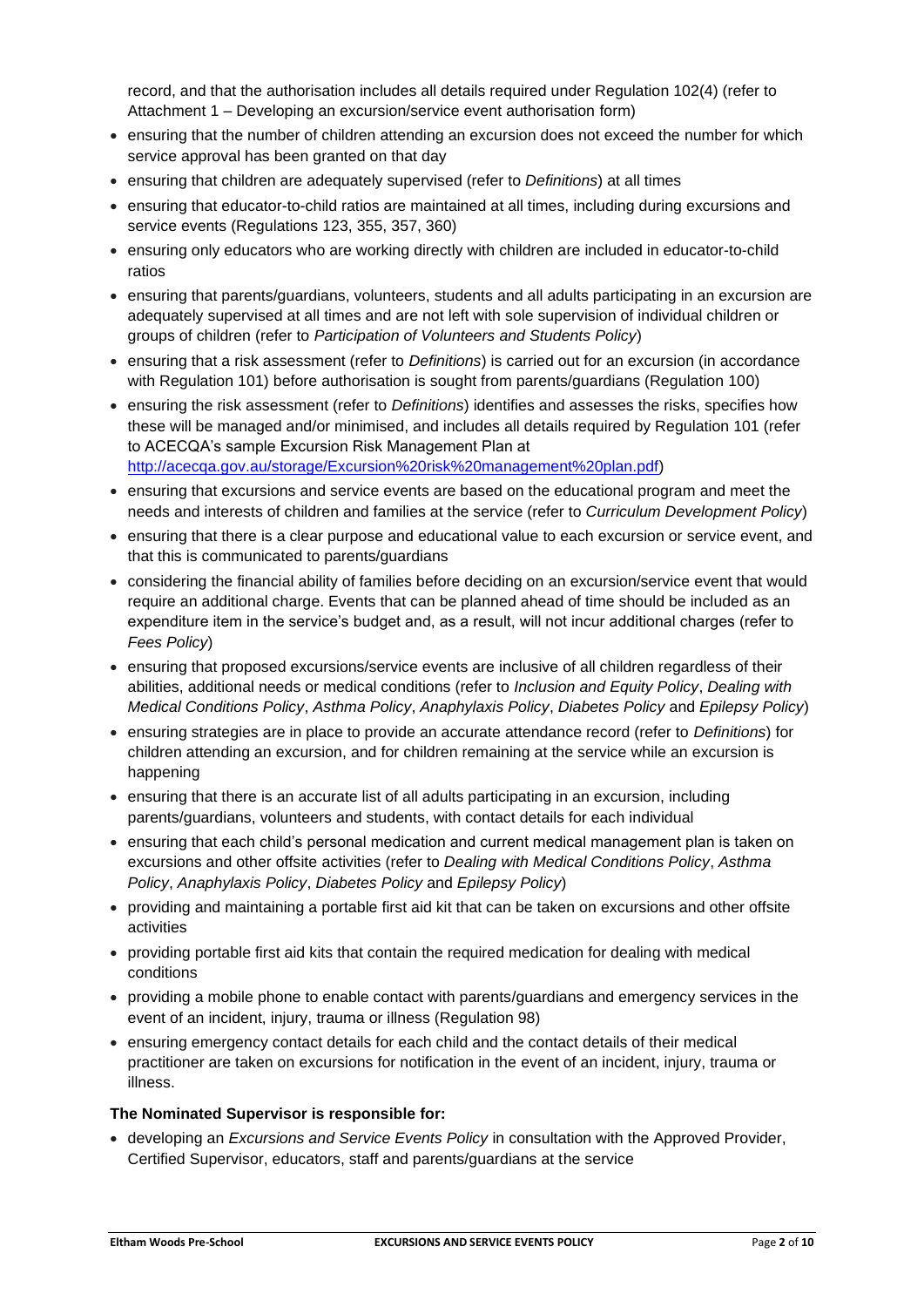- ensuring educators, staff, parents/guardians, volunteers, students and others at the service are provided with a copy of the *Excursions, Service Events and Regular Outings Policy* and comply with its requirements
- ensuring that a child does not leave the service premises on an excursion unless prior written authorisation has been provided by the parent/guardian or person named in the child's enrolment record, and that the authorisation includes all details required under Regulation 102(4) (refer to Attachment 1 – Developing an excursion/service event authorisation form)
- ensuring that children are adequately supervised (refer to *Definitions*) at all times
- ensuring that educator-to-child ratios are maintained at all times, including during excursions and service events (Regulations 123, 355, 357, 360)
- ensuring only educators who are working directly with children are included in educator-to-child ratios
- ensuring that parents/guardians, volunteers, students and all adults participating in an excursion are adequately supervised at all times and are not left with sole supervision of individual children or groups of children (refer to *Participation of Volunteers and Students Policy*)
- ensuring that a risk assessment (refer to *Definitions*) is carried out for an excursion (in accordance with Regulation 101) before authorisation is sought from parents/guardians (Regulation 100)
- ensuring the risk assessment (refer to *Definitions*) identifies and assesses the risks, specifies how these will be managed and/or minimised, and includes all details required by Regulation 101 (refer to ACECQA's sample Excursion Risk Management Plan at [http://acecqa.gov.au/storage/Excursion%20risk%20management%20plan.pdf\)](http://acecqa.gov.au/storage/Excursion%20risk%20management%20plan.pdf)
- ensuring that excursions and service events are based on an approved learning framework, the developmental needs, interests and experiences of each child, and take into account the individual differences of each child (refer to *Curriculum Development Policy*)
- ensuring the purpose and educational value of each excursion or service event is communicated to parents/guardians
- considering the financial ability of families before deciding on an excursion/service event that would require an additional charge. Events that can be planned ahead of time should be included as an expenditure item in the service's budget and, as a result, will not incur additional charges (refer to *Fees Policy*)
- ensuring that proposed excursions/service events are inclusive of all children regardless of their abilities, additional needs or medical conditions (refer to *Inclusion and Equity Policy*, *Dealing with Medical Conditions Policy*, *Asthma Policy*, *Anaphylaxis Policy*, *Diabetes Policy* and *Epilepsy Policy*)
- ensuring an accurate attendance record (refer to *Definitions*) is kept for children attending an excursion, and for children remaining at the service while an excursion is happening
- ensuring that there is an accurate list of all adults participating in an excursion, including parents/guardians, volunteers and students, with contact details for each individual
- ensuring that each child's personal medication and current medical management plan is taken on excursions and other offsite activities (refer to *Dealing with Medical Conditions Policy, Asthma Policy*, *Anaphylaxis Policy*, *Diabetes Policy* and *Epilepsy Policy*)
- ensuring that a portable first aid kit (including required medication for dealing with medical conditions) is taken on excursions and other offsite activities
- ensuring a mobile phone, the emergency contact details for each child and the contact details of their medical practitioner are taken on excursions for notification in the event of an incident, injury, trauma or illness
- ensuring sunscreen (if required) is taken on excursions/service events
- displaying a notice at the service indicating that children are on an excursion, and including the location of the excursion and expected time of return to the service.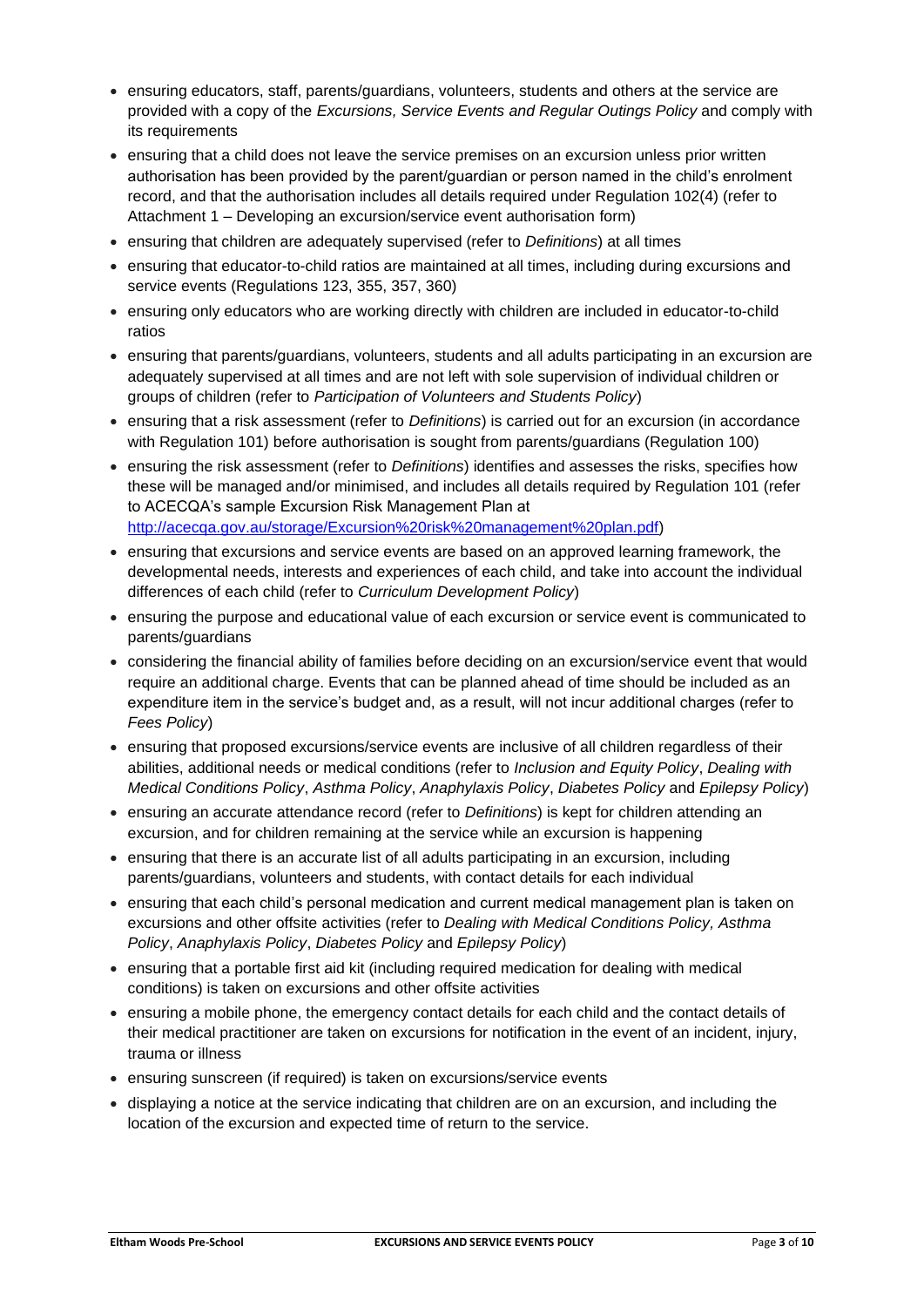## **Certified Supervisors and other educators are responsible for:**

- developing an *Excursions and Service Events Policy* in consultation with the Approved Provider, Nominated Supervisor and parents/guardians at the service
- reading and complying with the requirements of the *Excursions, Service Events and Regular Outings Policy*
- providing parents/guardians or a person named in the child's enrolment record with an excursion/service event authorisation form
- checking that a parent/guardian or person named in the child's enrolment record has completed, signed and dated the excursion/service event authorisation form prior to the excursion
- allowing a child to participate in an excursion or service event only with the written authorisation of a parent/guardian or person named in the child's enrolment record
- maintaining the required educator-to-child ratios at all times, and adequately supervising (refer to *Definitions*) children during excursions and service events
- adequately supervising parents/guardians, volunteers, students and all adults participating in an excursion, and ensuring that they are not left with sole supervision of individual children or groups of children (refer to *Participation of Volunteers and Students Policy*)
- undertaking a risk assessment (refer to *Definitions*) for an excursion or service event prior to obtaining written authorisation from parents/guardians
- ensuring the risk assessment (refer to *Definitions*) identifies and assesses the risks, specifies how they will be managed and/or minimised, and includes all details required by Regulation 101 (refer to ACECQA's sample Excursion Risk Management Plan at [http://acecqa.gov.au/storage/Excursion%20risk%20management%20plan.pdf\)](http://acecqa.gov.au/storage/Excursion%20risk%20management%20plan.pdf)
- developing excursions and service events based on an approved learning framework, the developmental needs, interests and experiences of each child, and the individual differences of each child (refer to *Curriculum Development Policy*)
- communicating the purpose and educational value of each excursion or service event to parents/guardians
- including all children in excursions and service events regardless of their abilities, additional needs or medical conditions (refer to *Inclusion and Equity Policy*, *Dealing with Medical Conditions Policy*, *Asthma Policy*, *Anaphylaxis Policy*, *Diabetes Policy* and *Epilepsy Policy*)
- taking each child's personal medication and current medical management plan on excursions and other offsite activities (refer to *Dealing with Medical Conditions Policy*, *Asthma Policy*, *Anaphylaxis Policy*, *Diabetes Policy* and *Epilepsy Policy*)
- taking a portable first aid kit (including required medication for dealing with medical conditions) on excursions and other offsite activities
- keeping an accurate attendance record (refer to *Definitions*) of children attending excursions, and for children remaining at the service while an excursion is happening
- keeping an accurate list of all adults participating in an excursion, including parents/guardians, volunteers and students, with contact details for each individual
- taking a mobile phone, a copy of the attendance record, emergency contact details for each child and the contact details of the child's medical practitioner on excursions for notification in the event of an incident, injury, trauma or illness
- taking sunscreen (if required) on excursions/service events
- discussing the aims and objectives of the excursion or service event, and items of special interest, with children prior to undertaking the activity
- informing parents/guardians of items required by children for the excursion or service event e.g. snack/lunch, sunscreen, coat etc.

## **Parents/guardians are responsible for:**

• reading and complying with the requirements of this *Excursions and Service Events Policy*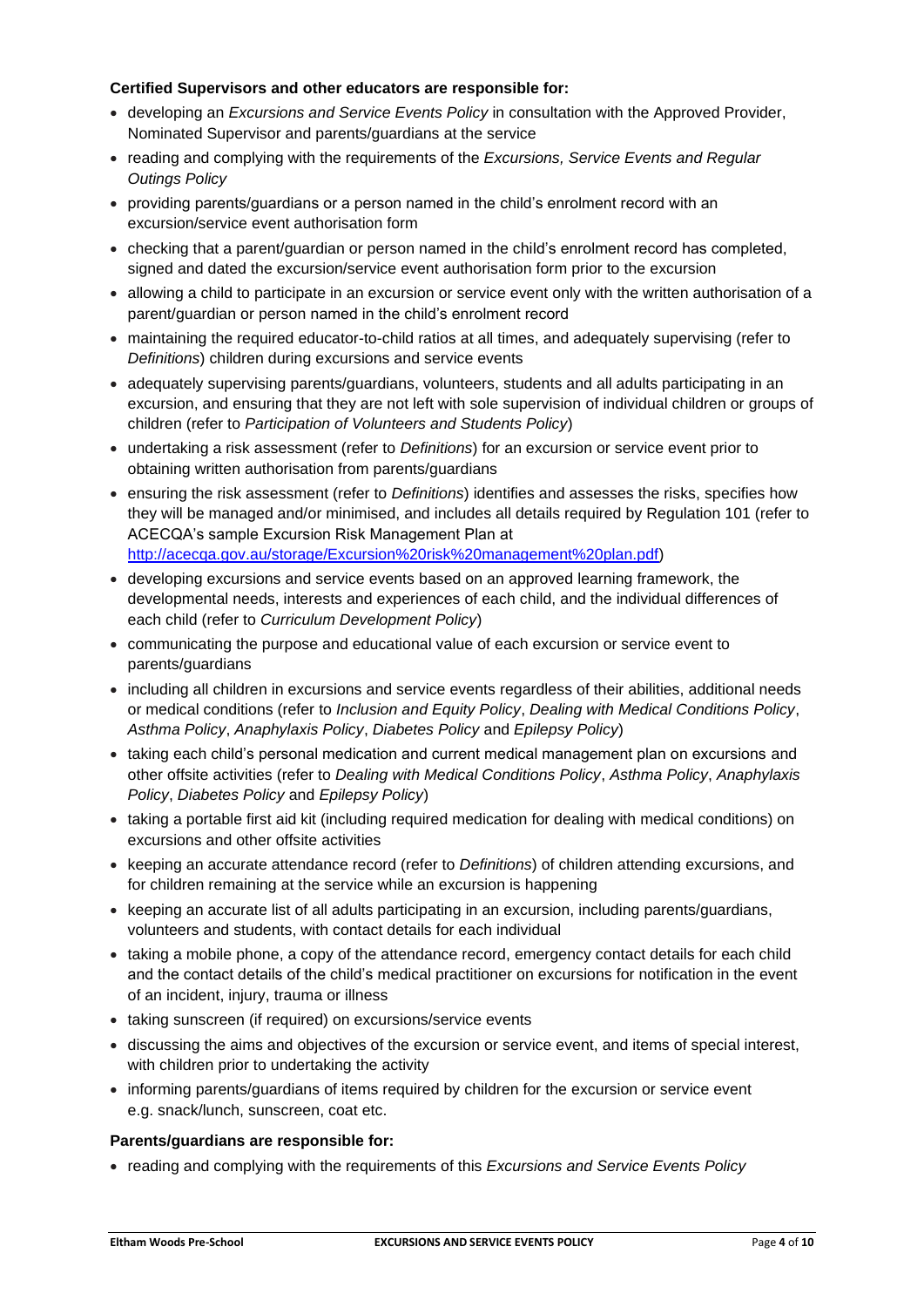- completing and signing the authorised nominee section (refer to *Definitions*) of their child's enrolment form (refer to *Enrolment and Orientation Policy*) before their child commences at the service
- completing, signing and dating excursion/service event authorisation forms
- providing written authorisation for their child to leave the service premises on routine outings
- reading the details of the excursion or service event provided by the service and asking for additional information if required
- providing items required by their child for the excursion or service event e.g. snack/lunch, sunscreen, coat etc.
- understanding that, if they participate in an excursion or service event as a volunteer, they will be under the immediate supervision of an educator or the Approved Provider at all times
- if participating in an excursion or service event, informing an educator immediately if a child appears to be missing from the group
- supervising and caring for siblings and other children in their care who are not enrolled in the program
- complying with all service policies while participating in an excursion or service event including the *Code of Conduct Policy*, *Sun Protection Policy* and *Hygiene Policy.*

## **Volunteers and students, while at the service, are responsible for following this policy and its procedures.**

## **4. BACKGROUND AND LEGISLATION**

## **Background**

Excursions, service events and regular outings are planned to extend the educational program and further develop the current interests of children. The *Victorian Early Years Learning and Development Framework (*refer to *Sources*) states that "Participating in their communities strengthens children's sense of identity and wellbeing" (Outcome 2: Children are connected with and contribute to their world). The purpose and educational value of each excursion or service event should be clearly communicated to parents/guardians.

When planning excursions and service events, it is important to ensure that they are inclusive of all members of the service community. Consideration must be given to any extra costs involved and the ability of families to pay these costs. Consideration must also be given to ensuring that all children can attend regardless of their abilities, additional needs or medical conditions (refer to *Inclusion and Equity Policy*, *Dealing with Medical Conditions Policy*, *Asthma Policy*, *Anaphylaxis Policy*, *Diabetes Policy*  and *Epilepsy Policy*). Clear procedures must be developed and followed, and these should be communicated to parents/guardians.

A risk assessment must be carried out for each excursion to determine any risks to children's health, safety or wellbeing before permission is sought from parents/guardians (Regulations 100, 101). The risk assessment must identify each risk and specify how the risk will be managed and/or minimised (Regulation 101). Written authorisation for the child to attend the excursion must be obtained from a parent/guardian or person named in the child's enrolment record before the child can be taken outside the service premises. For details regarding information to be included in the written authorisation, refer to Attachment 1.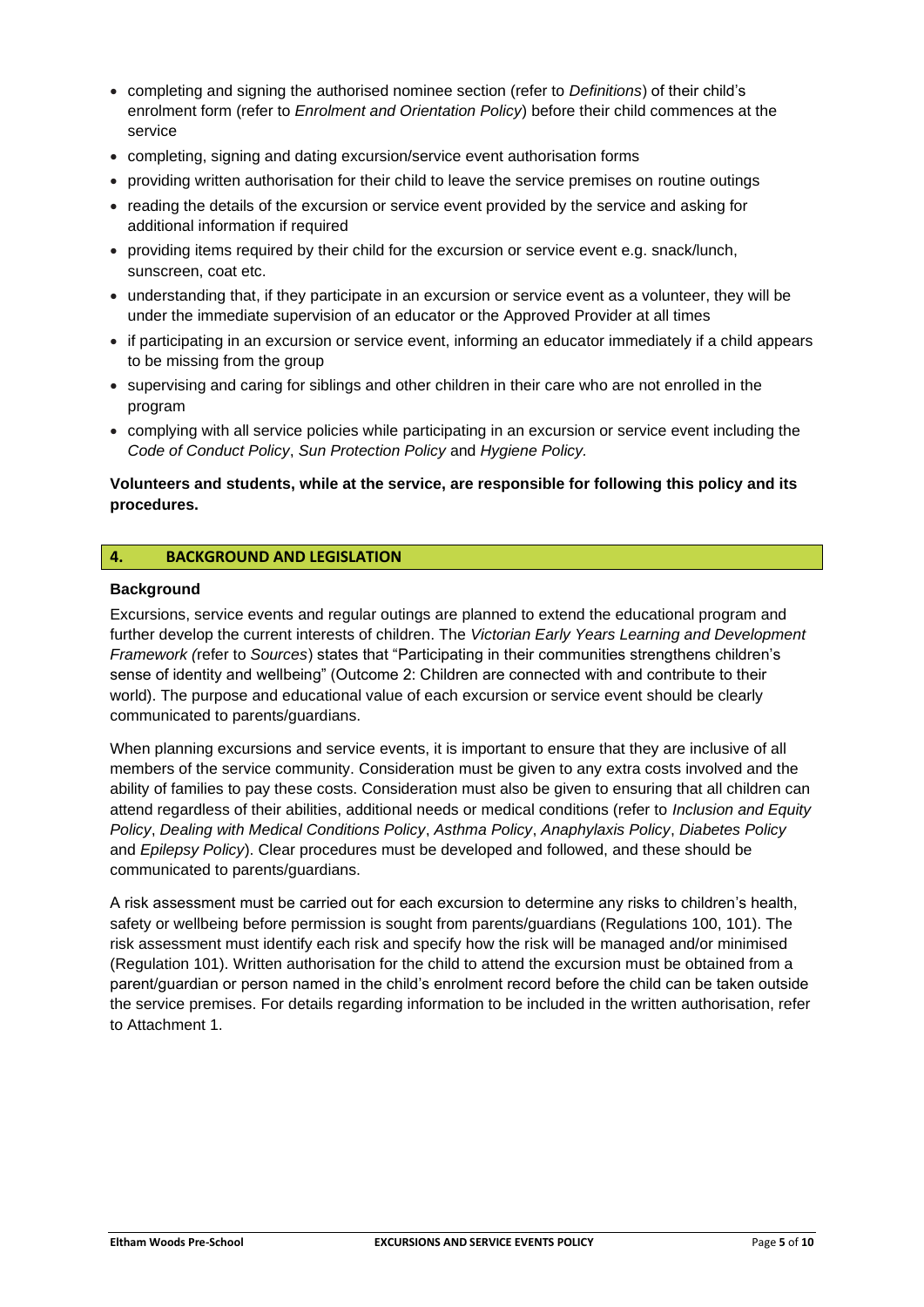Active travel excursions near the service have a range of benefits including:

- children and staff being physically active
- providing the opportunity to practice road safety
- engaging with the community.

Early childhood road safety education aims to reduce the risk of serious injury and death from road trauma. It also aims to lay the foundations for children to become safe and independent road and transport users in the future. Road safety education is an important part of a holistic approach to keeping children safe around traffic and in the road environment. Effective traffic skills are best learnt if they occur in a real environment i.e. using crossings and traffic lights.

#### **Legislation and standards**

Relevant legislation and standards include but are not limited to:

- *Education and Care Services National Law Act 2010*
- *Education and Care Services National Regulations 2011*

*National Quality Standard*, including Quality Area 1: Educational Program and Practice and Quality Area 2: Children's Health and Safety.

#### **5. DEFINITIONS**

The terms defined in this section relate specifically to this policy. For commonly used terms e.g. Approved Provider, Nominated Supervisor, Regulatory Authority etc. refer to the *General Definitions* section of this manual.

**Adequate supervision:** (In relation to this policy) **supervision** entails all children (individuals and groups) in all areas of the service, being in sight and/or hearing of an educator at all times including during toileting, sleep, rest and transition routines. Services are required to comply with the legislative requirements for educator-to-child ratios at all times. Supervision contributes to protecting children from hazards that may emerge in play, including hazards created by the equipment used.

Adequate supervision refers to constant, active and diligent supervision of every child at the service. Adequate supervision requires that educators are always in a position to observe each child, respond to individual needs and immediately intervene if necessary. Variables affecting supervision levels include:

- number, age and abilities of children
- number and positioning of educators
- current activity of each child
- areas in which the children are engaged in an activity (visibility and accessibility)
- developmental profile of each child and of the group of children
- experience, knowledge and skill of each educator
- need for educators to move between areas (effective communication strategies).

**Attendance Record:** Kept by the service to record details of each child attending the service including name, time of arrival and departure, signature of person delivering and collecting the child or of the Nominated Supervisor or educator (Regulation 158(1)).

**Excursion:** An outing organised by the education and care service. The written permission of parents/guardians or a person named on the child's enrolment record as having lawful authority must be obtained before educators/staff take children outside the service premises.

Under the National Regulations, the definition of 'excursion' does not include an outing organised by services operating from a school site, where the child/ren leave the service premises with an educator/staff member, but do not leave the school site.

**Service event:** A special activity, event, visitor or entertainment organised by the education and care service that may be conducted as part of a regular session at the service premises or as an excursion.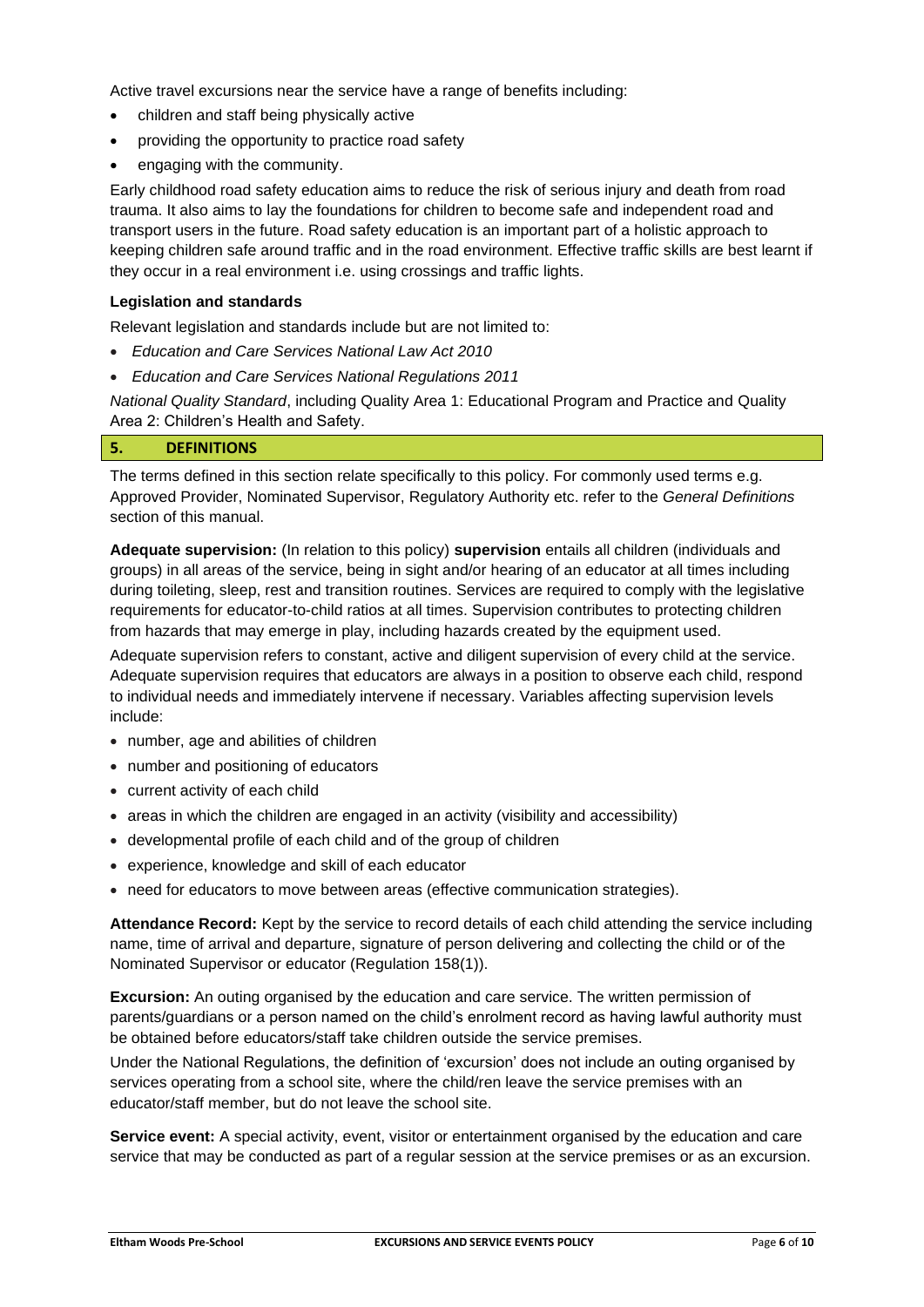**Risk assessment:** (In the context of this policy) a risk assessment must identify and assess any hazard that poses a risk to a child's health, safety and/or wellbeing while on an excursion, and specify how these risks will be managed and/or minimised (Regulation 101). Risk assessments must consider:

- the proposed route and location of the excursion
- any water hazards (refer to *Water Safety Policy*)
- any risks associated with water-based activities (refer to *Water Safety Policy*)
- transport to and from the proposed location of the excursion (refer to *Occupational Health and Safety Policy*)
- the number of adults and children participating in the excursion
- the number of educators or other responsible adults who will be providing supervision given the level of risk, and whether or not specialised skills are required (e.g. lifesaving skills)
- the proposed activities, and the impact of this on children with varying levels of ability, additional needs or medical conditions
- the proposed duration of the excursion, and the impact of this on children with varying levels of ability, additional needs or medical conditions
- any items/information that should be taken on the excursion e.g. first aid kit, emergency contact details for children, medication for children with known medical conditions (such as asthma, anaphylaxis and diabetes) and a mobile phone.

A sample Excursion Risk Management Plan is provided on the ACECQA website at <http://acecqa.gov.au/storage/Excursion%20risk%20management%20plan.pdf>

**Regular outing:** (In relation to education and care services) means a walk, drive or trip to/from a location that the service visits regularly as part of its educational program, and where the circumstances covered by the risk assessment are the same on each trip. If the excursion is a regular outing, an authorisation from parents/guardians is only required to be obtained once every 12 months. A new authorisation is required if there is any change to the circumstances of the regular outing.

**Supervision:** refer to **adequate supervision** in *Definitions* above.

## **6. SOURCES AND RELATED POLICIES**

### **Sources**

- *Belonging, Being & Becoming – The Early Years Learning Framework for Australia*: [www.deewr.gov.au/EarlyChildhood/Policy\\_Agenda/Quality/Pages/EarlyYearsLearningFramework.a](http://www.deewr.gov.au/EarlyChildhood/Policy_Agenda/Quality/Pages/EarlyYearsLearningFramework.aspx#keydocuments) [spx#keydocuments](http://www.deewr.gov.au/EarlyChildhood/Policy_Agenda/Quality/Pages/EarlyYearsLearningFramework.aspx#keydocuments)
- *Guide to the National Quality Standard*, ACECQA: [www.acecqa.gov.au](http://www.acecqa.gov.au/) and <http://acecqa.gov.au/links-and-resources/national-quality-framework-resources/>
- *Victorian Early Years Learning and Development Framework*: [www.education.vic.gov.au/earlylearning/eyldf/default.htm](http://www.education.vic.gov.au/earlylearning/eyldf/default.htm)

## **Service policies**

- *Acceptance and Refusal of Authorisations Policy*
- *Administration of First Aid Policy*
- *Administration of Medication Policy*
- *Anaphylaxis Policy*
- *Asthma Policy*
- *Code of Conduct Policy*
- *Curriculum Development Policy*
- *Dealing with Medical Conditions Policy*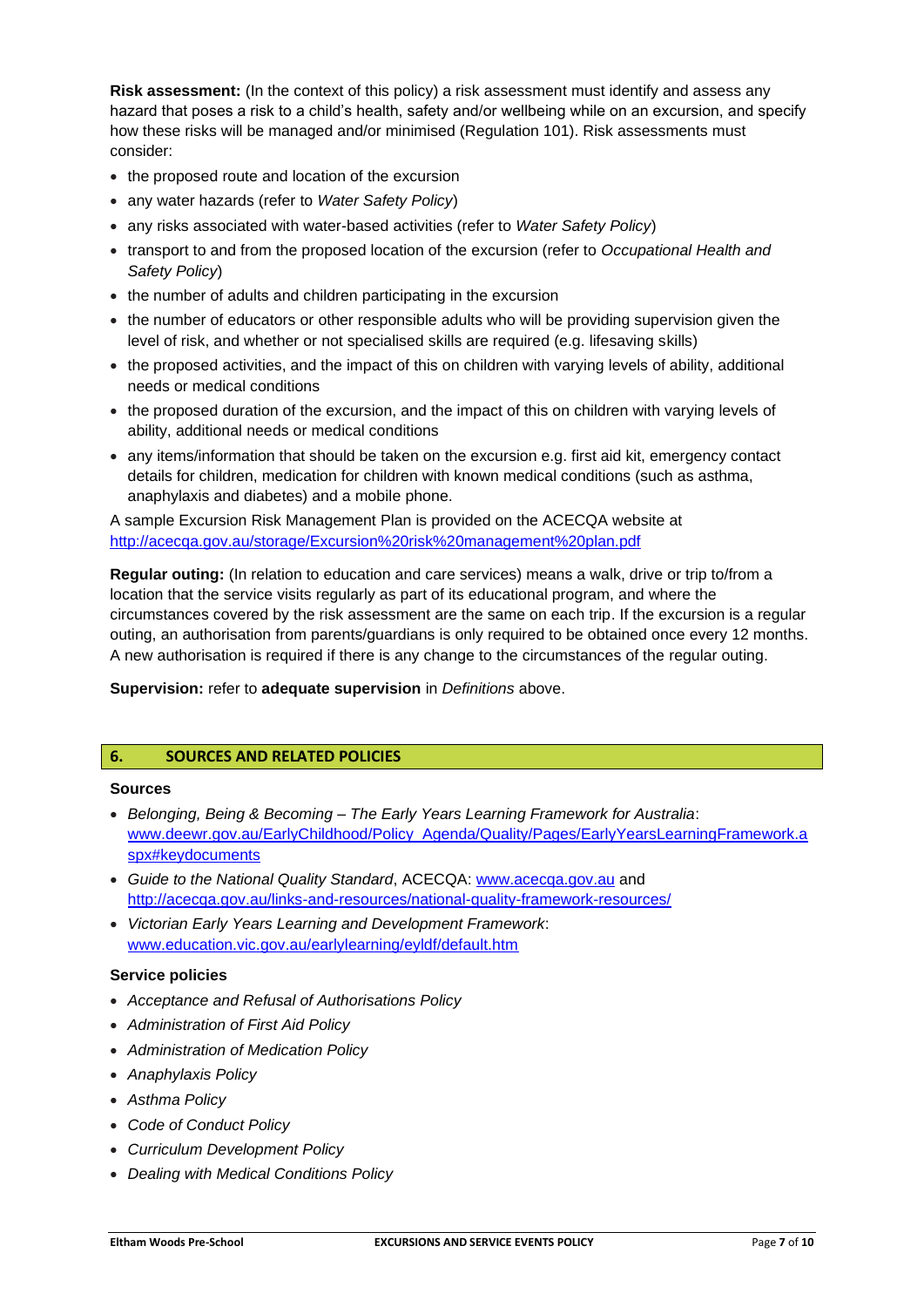- *Delivery and Collection of Children Policy*
- *Diabetes Policy*
- *Emergency and Evacuation Policy*
- *Enrolment and Orientation Policy*
- *Epilepsy Policy*
- *Fees Policy*
- *Food Safety Policy*
- *Hygiene Policy*
- *Incident, Injury, Trauma and Illness Policy*
- *Inclusion and Equity Policy*
- *Interactions with Children Policy*
- *Nutrition and Active Play Policy*
- *Occupational Health and Safety Policy*
- *Participation of Volunteers and Students Policy*
- *Sun Protection Policy*
- *Supervision of Children Policy*
- *Water Safety Policy*

## **7. EVALUATION**

In order to assess whether the values and purposes of the policy have been achieved, the Approved Provider will:

- regularly seek feedback from everyone affected by the policy regarding its effectiveness
- monitor the implementation, compliance, complaints and incidents in relation to this policy
- keep the policy up to date with current legislation, research, policy and best practice
- revise the policy and procedures as part of the service's policy review cycle, or as required
- notify parents/guardians at least 14 days before making any changes to this policy or its procedures.

#### **8. ATTACHMENTS**

• Attachment 1: Developing an excursion/service event authorisation form

#### **9. AUTHORISATION**

This policy was adopted by the Approved Provider of Eltham Woods Preschool in 2018.

## **10. POLICY CHANGE RECORD**

| Date      | <b>Revision Description</b>                                                         | <b>Authority</b>      |
|-----------|-------------------------------------------------------------------------------------|-----------------------|
| June 2020 | Review and changes to include the wording regular outings                           | <b>EWPS Committee</b> |
|           | Add in any attachments -regular outings permission form and risk<br>management plan |                       |
|           |                                                                                     |                       |
|           |                                                                                     |                       |